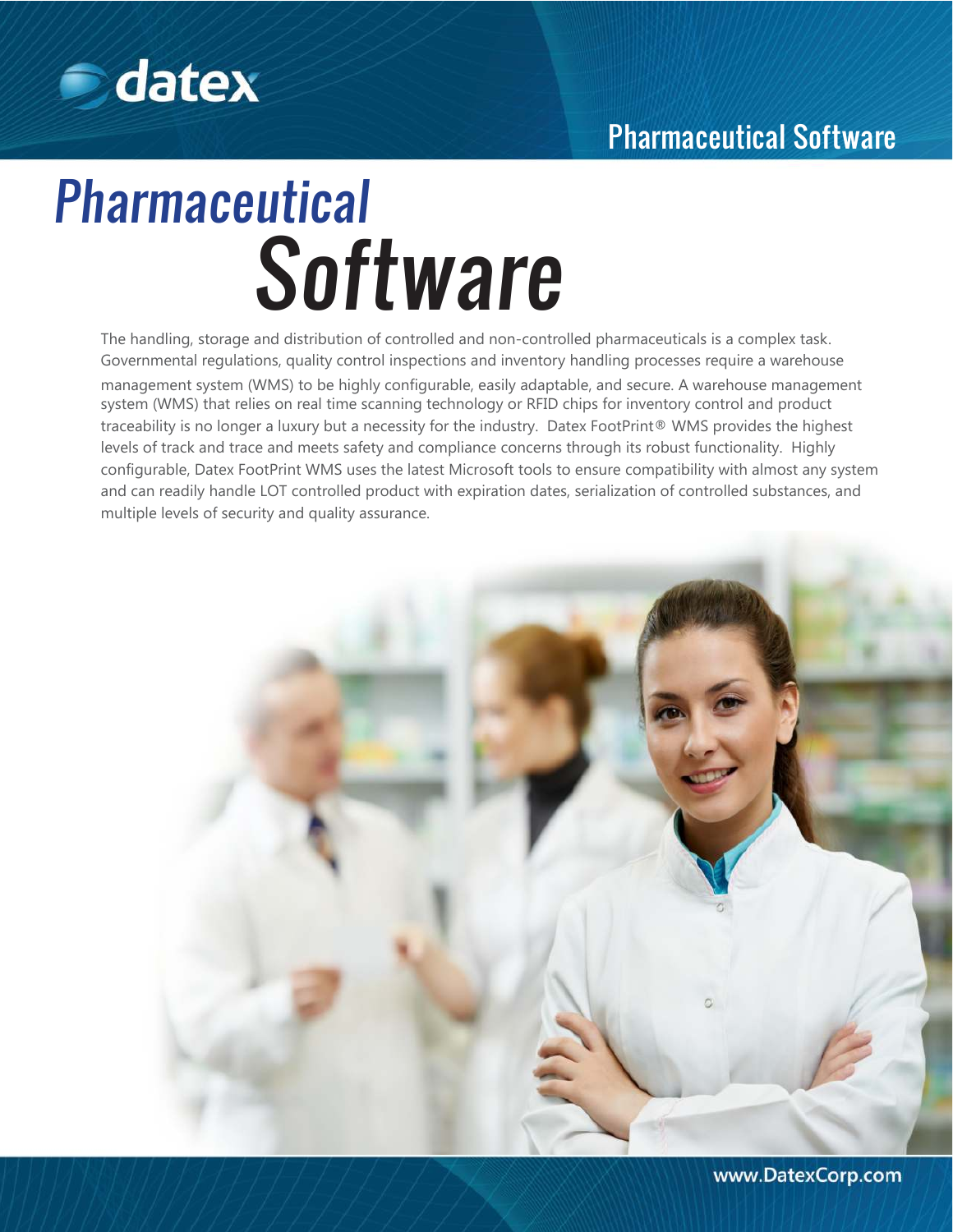

# Pharmaceutical Software

# Facilitates FDA 21 CFR Part 11 Compliance:

- Full audit trail to provide chain of custody records for  $\sqrt{ }$ controlled substances
- $\mathcal{L}$ Signature capture
- $\sqrt{ }$ Enhanced security roles and permissions
- $\blacktriangleright$  Field level tracking of every changes that occurs within the system

## Track and Trace:

- Ability to track and trace by LOT, serial number, SKU, UPC, component, batch, package or vial
- Can track DEA numbers and DEA expiration  $\sqrt{ }$
- Trace LOT numbers back to suppliers, through clients by Lot or batch or through outsourcers
- Order tracking based on expiration date, serial number and batch number tracking
- Ability to capture and track expiration date and test certifications
- $\blacktriangle$  Ability to manage the traceability of compounding facilities

#### Inspections, Holds and Quarantines:

- Facilitates and tracks inspections
- Handles Certificate of Analysis (COA)
- Multiple simultaneous holds with automated scheduled releases
- $\sqrt{ }$ Inspection workflow dependent on product type (controlled versus non-controlled)

# Quality Assurance/Quality Control:

- Holds, quarantines, sampling and inspections
- Multiple simultaneous holds with automated scheduled  $\blacktriangledown$ releases
- Can generate customer specific quarantine labels  $\mathbf{r}$
- Ability to change status of inventory by Lot, location or license plate

## Web Portal Available:

- $\mathcal{L}$ 
	- Provides on demand information visibility of inventory data, reports, orders, invoices and more

#### Inventory Management:

- Supports multiple packaging levels: pallets, case, each,  $\sqrt{ }$ dose, batch
- Supports multiple units of measure: lbs, kg, oz, g, L, mL
- Supports allocation strategies: FIFO, FEFO, FMFO, LIFO, LMFO
- Handles consigned medical equipment and supplies inventory
- Catch/variable weight functionality for bulk items
- Validation ready
- Change control and security
- Supports real time barcoding and RFID chips
- Putaway processes with location constraints for different types of inventory on whether it is a controlled substance a product that requires refrigeration or freezer.
- $\sqrt{ }$ Controlled process for proper flagging of inventory that is damaged, expired or recalled

# Pharmaceutical Sample Management:

- Different SKU configuration
- Description of material by pallet, case, tray and dose

## Document and File Management:

- $\sqrt{ }$ Attach any file to inventory record including photos, certifications, inspection records, etc.
- House photos of damaged product in inventory records
- Able to track and locate CSOS records and forms

#### Reports:

- $\sqrt{ }$ Users can create customized reports by "dragging and dropping" fields into the format of their choice
- Report available on accounts with nearly or already  $\sqrt{ }$ expired DEA numbers
- $\sqrt{ }$ Lot status change report showing release Lot, Quarantined, and more available

#### Labels:

Provides compliance labels with assistance from third party application